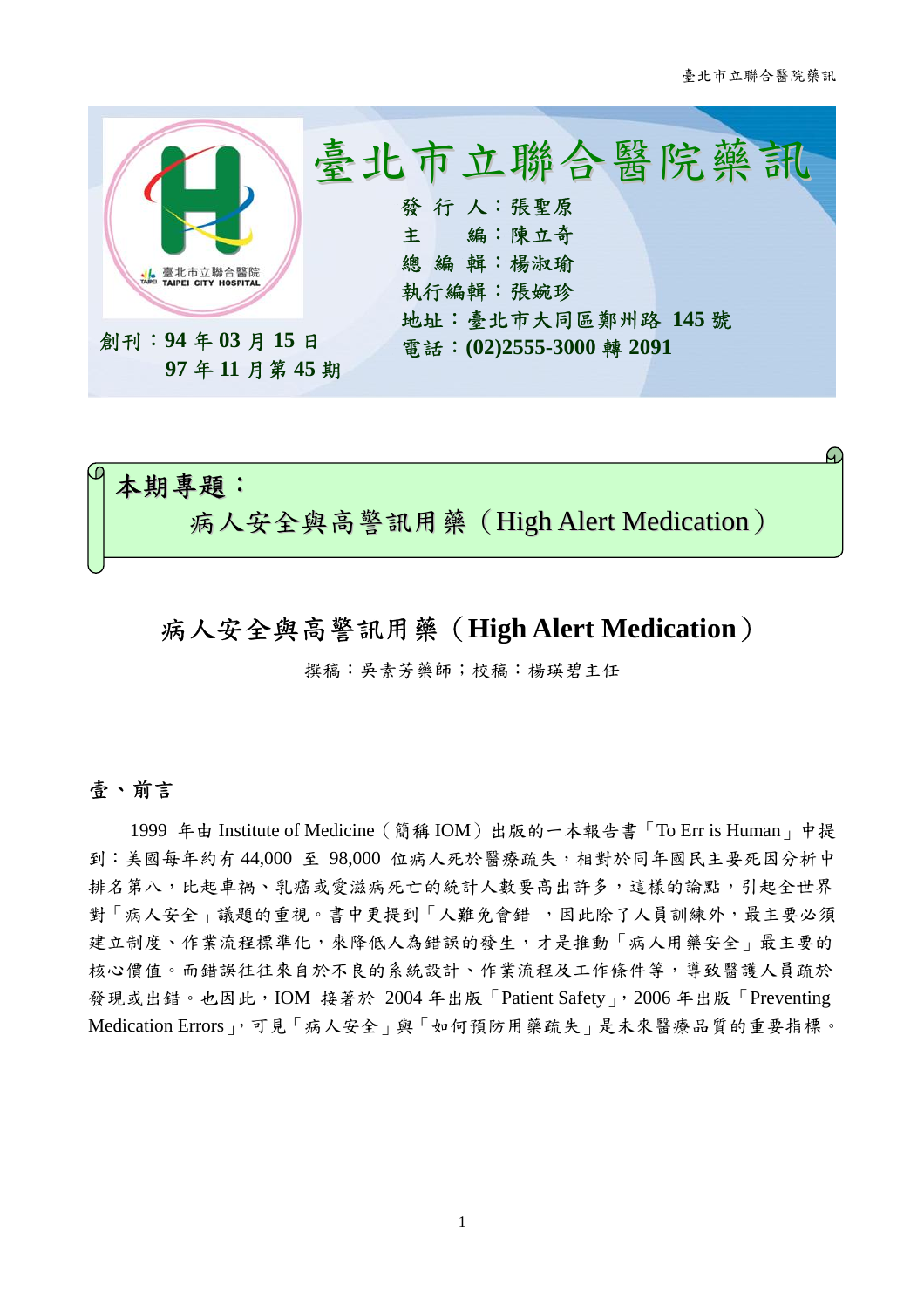### 貳、病人安全的重要性

美國國家病患安全基金會(National Patient Safety Foundation, NPSF)於 1999 年定義「病 人安全」為:病人安全是避免、預防及改善健康照護過程中所產生之不良反應與傷害。IOM 定義病人安全為:免除意外傷害,藉由操作系統之建立以降低疏失的發生,並提高攔截失誤 的可能性,以確保病人安全(IOM, 1999)。病人安全的目地:在使病人「免於因為醫療照護 過程中的意外而導致不必要的傷害」,而提升病人安全的做法,則著重於降低系統中不安全的 設計、操作及行為。

台灣在 91 年 11 月底北縣某醫院將肌肉鬆弛劑誤認為B型肝炎疫苗,為新生嬰兒施打藥 劑,造成嬰兒一死六傷。91 年 12 月初發生屏東某診所錯將降血糖藥物放入抗組織胺的調劑 瓶中,造成122名病患誤服降血糖藥,其中一女嬰不治死亡。在這之後又發生一連串嚴重的 醫療疏失事件引起社會震驚,民眾對醫療產生不信任感,對用藥更感到惶恐不安。而美國健 康照護組織評鑑聯合委員會(Joint Commission on Accreditation of Healthcare Organizations,  $JCAHO$ )更把改善用藥安全列為年度的工作目標之一,其中目標三之 $C \Gamma G$ oal 3: Improve the safety of using medications: C. Managing Look Alike, Sound Alike Medications. い認為醫院內每 年至少一次,應檢視及確認使用藥品中,外觀相似或發音相似的藥品清單,並建置藥品外觀 相似、或發音相似導致混淆錯誤的防範措施。

### 參、高警訊用藥(**High alert medications**)

根據美國 ISMP (Institute for Safe Medication Practices)定義,當一種藥物在使用錯誤時, 有很高的機率對病人造成明顯傷害危險,就稱其為高警訊藥物 (high-alert medications)。

2003 年 JCAHO (The Joint Commission on Accreditation of Healthcare Organization) 對病 患安全的議題中僅將高濃度的電解質製品,包括氯化鉀、磷酸鉀、濃度高於 0.9%的氯化鈉等 列為高警訊藥物。2005 年 JCAHO 之病患安全除對高濃度的電解質管理外,擴大藥物管理範 圍到藥品外型、藥名或發音類似,及靜脈注射應使用商業成品等。2006 年 JCAHO 的病患安 全強調無菌區藥物及其容器需貼標籤。衛生署 93、94 年度病人安全工作目標也把有效管理高 警訊用藥當做重要的執行策略目標。

高危險藥品(high risk medications)係指藥理作用顯著且迅速、易危害人體者。因此治療 指數狹窄藥品(narrow therapeutic index)及毒劇藥品均屬之。一般而言,所謂的高危險藥品 即包含於高警訊藥品。

茲將 ISMP 公佈高警訊藥物 19 大類、14 項應提高警覺之特定品項(表一),各藥品注意 事項,及臺北市立聯合醫院中的高警訊藥物歸類說明,以利醫療同仁引以為戒。

ㄧ、高警訊藥物的種類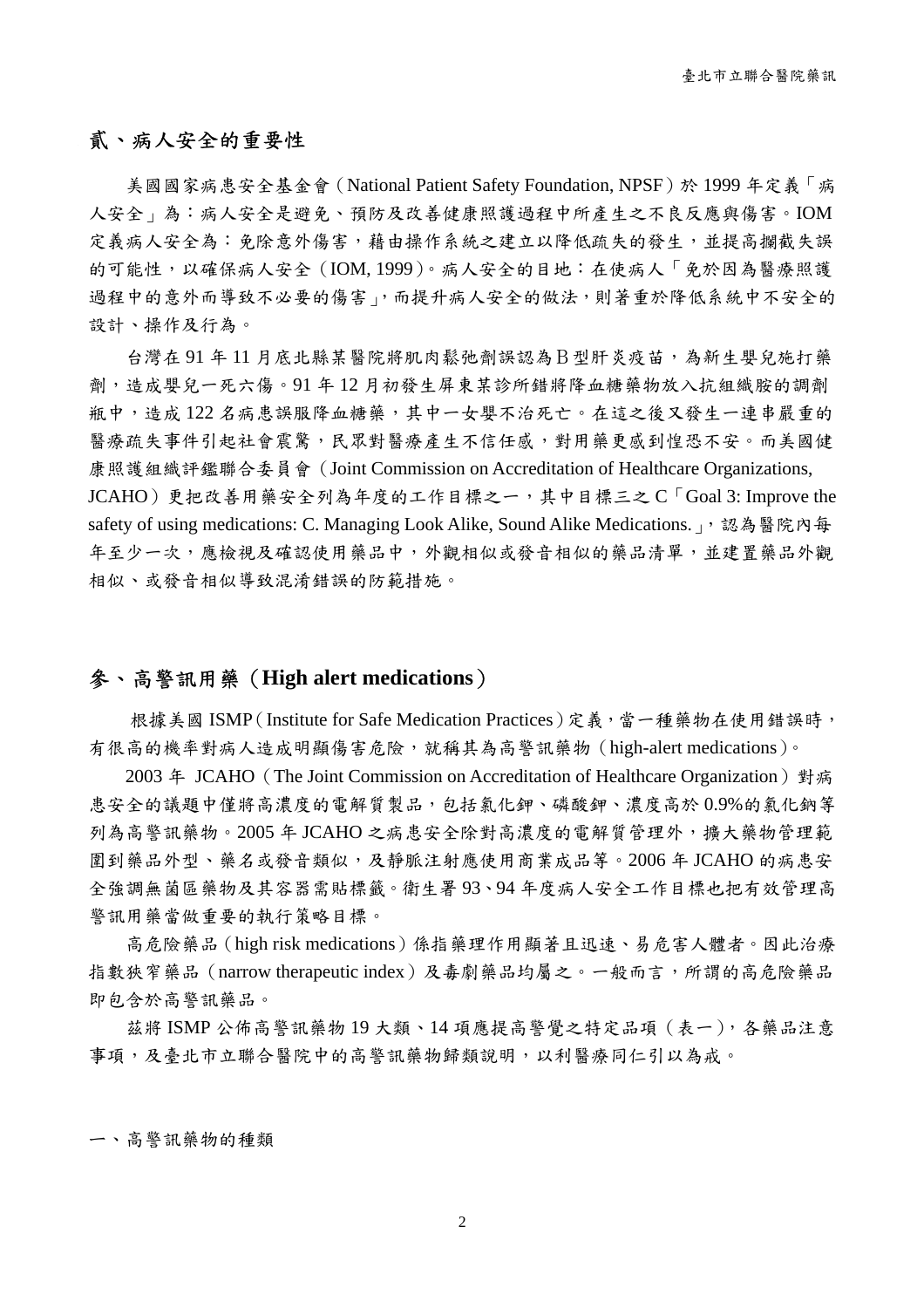|                | <b>Classes/Categories of Medications</b>                                                                                                                                        |     | <b>Specific Medications</b>                                                                                                                                               |
|----------------|---------------------------------------------------------------------------------------------------------------------------------------------------------------------------------|-----|---------------------------------------------------------------------------------------------------------------------------------------------------------------------------|
| $\mathbf{1}$   | Adrenergic agonists, IV (e.g., dopamine,<br>dobutamine, ephedrine, epinephrine,<br>isoproterenol, norepinephrine)                                                               | 1.  | IV amiodarone                                                                                                                                                             |
| $\overline{2}$ | Adrenergic antagonists, IV (e.g.,<br>amiodarone, beta-blockers such as<br>propranolol, esmolol, labetalol)                                                                      | 2.  | Colchicine injection                                                                                                                                                      |
| $\overline{3}$ | Anesthetic agents, general, inhaled and<br>IV (e.g., propofol, thiopental,<br>methohexital, etomidate)                                                                          | 3.  | Heparin, low molecular weight,<br>injection (eg, dalteparin [Fragmin],<br>enoxaparin [Lovenox], ardeparin<br>[Normiflo], danaparoid [Orgaran],<br>fondaparinux [Arixtral] |
| $\overline{4}$ | <b>Cardioplegic solutions</b>                                                                                                                                                   | 4.  | Heparin, unfractionated, IV                                                                                                                                               |
| 5.             | Cancer chemotherapy agents, injectable<br>and oral (e.g., carboplatin, cisplatin,<br>cyclophosphamide, doxorubicin,<br>daunorubicin, methotrexate, vinblastine,<br>vincristine) | 5.  | Insulin, subcutaneous and IV                                                                                                                                              |
| 6.             | Dextrose, hypertonic, 20%<br>concentration or greater                                                                                                                           | 6.  | Lidocaine, IV                                                                                                                                                             |
| 7.             | Dialysis solutions, peritoneal and<br>hemodialysis                                                                                                                              | 7.  | Magnesium sulfate injection                                                                                                                                               |
| 8.             | <b>Epidural and intrathecal medications</b><br>(e.g., bupivicaine, opioids, baclofen,<br>fentanyl, intrathecal antineoplastics)                                                 | 8.  | Methotrexate, oral, nononcologic use                                                                                                                                      |
| 9.             | Glycoprotein IIb/IIIa inhibitors (e.g.,<br>abciximab, eptifibatide, tirofiban)                                                                                                  | 9.  | Nesiritide (Natrecor)                                                                                                                                                     |
| 10.            | Hypoglycemics, oral                                                                                                                                                             | 10. | Nitroprusside sodium for injection<br>(Nitropress)                                                                                                                        |
| 11.            | Inotropic medications, IV (e.g., digoxin,<br>milrinone)                                                                                                                         | 11. | Potassium chloride for injection<br>concentrate                                                                                                                           |
| 12.            | Liposomal forms of drugs (e.g.,<br>liposomal amphotericin B [Abelcet,<br>Ambisome, Amphotec], daunorubicin<br>[DaunoXome], doxorubicin [Doxil])                                 | 12. | Potassium phosphates injection                                                                                                                                            |
| 13.            | Moderate sedation agents, IV (e.g.,<br>midazolam)                                                                                                                               | 13. | Sodium chloride injection, hypertonic,<br>greater than 0.9% concentration                                                                                                 |
| 14.            | Moderate sedation agents, oral, for<br>children (e.g., chloral hydrate, midazolam<br>syrup)                                                                                     | 14. | Warfarin (Coumadin)                                                                                                                                                       |
| 15.            | Neuromuscular blocking agents (e.g.,<br>atracurium, doxacurium, pancuronium,<br>pipecuronium, succinylcholine,<br>vecuronium)                                                   |     |                                                                                                                                                                           |
| 16.            | Opioids, IV, epidural, transdermal, and<br>oral, including liquid concentrates and<br>immediate-release and extended-release                                                    |     |                                                                                                                                                                           |

## 表一、美國 ISMP 定義高警訊(高危險)藥物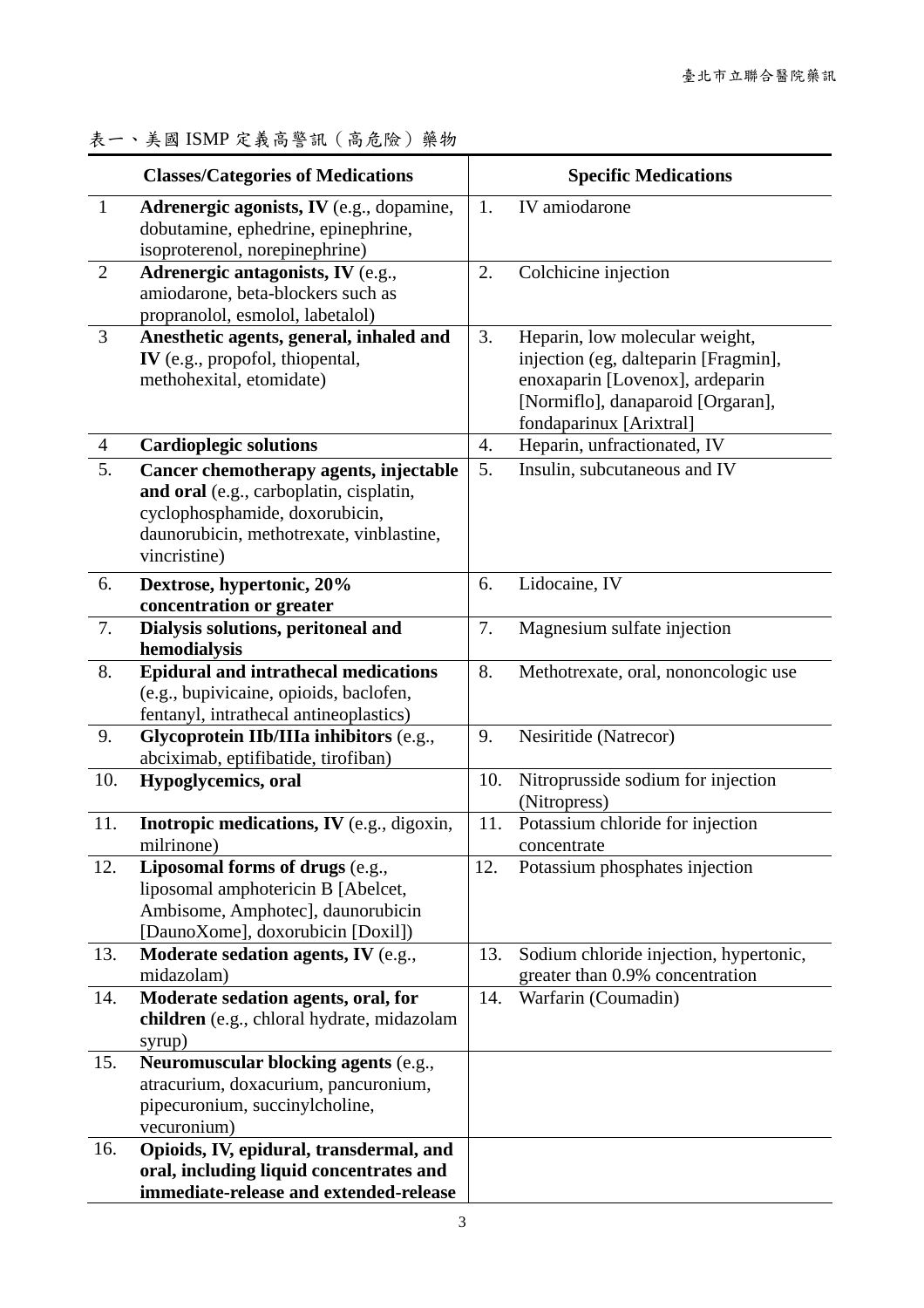|     | <b>Classes/Categories of Medications</b>    | <b>Specific Medications</b> |
|-----|---------------------------------------------|-----------------------------|
|     | forms (e.g., morphine, fentanyl,            |                             |
|     | hydromorphone [Dilaudid], meperidine        |                             |
|     | [Demerol])                                  |                             |
| 17. | Radiocontrast agents, IV (iohexol           |                             |
|     | [Omnipaquel], diatrizoate meglumine         |                             |
|     | [Hypaque])                                  |                             |
| 18. | Thrombolytics/fibrinolytics, IV (eg,        |                             |
|     | alteplase [Activase], tenecteplase          |                             |
|     | [TNKase], reteplase [Retevase])             |                             |
| 19. | <b>Total parenteral nutrition solutions</b> |                             |

二、依照藥理分類將高警訊藥物分為11項,其注意事項說明如下:

- 1. Anticonvulsants, anxiolytics, sedatives(抗痙攣、抗焦慮及安眠藥),影響中樞神經系統, 及具有藥物依賴性的藥品。
- 2. Anticoagulants(抗凝血劑),需密切觀察是否發生出血的併發症。
- 3. Cardiovascular agents(心臟血管用藥),不當使用易引起立即致命危險。
- 4. Antineoplastics(抗腫瘤藥品),具細胞毒性。
- 5. Anti-diabetic agents(降血糖藥),易引起低血糖症狀。
- 6. Narcotic analgesics(麻醉性止痛藥),長期服用會有生理依賴性。
- 7. Vasopressin(血管升壓素),主要毒性有低血鈉。
- 8. Bronchodilators(支氣管擴張劑),治療的有效範圍狹窄,過量易引發致命性心律不整。
- 9. Anesthetics, Neuromuscular blocking agents(麻醉劑和神經肌肉阻斷劑),容易引發呼吸 抑制,應確保病患之照護環境備有因應之呼吸支持系統或設備。
- 10. Electrolyte(注射型電解質),使用不當易引發致命危險。
- 11. Radiocontrast agents(靜脈注射血管顯影劑),可能有嚴重過敏性反應。

三、臺北市立聯合醫院列入管理的高警訊藥品

1. 高濃度電解質注射液

*Calcium gluconate 10%/10ml/amp, Magnesium sulfate 10%/20ml/amp, Potassium chloride 15%/10ml/amp, Potassium phosphate 20ml/amp, Sodium bicarbonate 7%/20ml/amp, Sodium chloride 3%/500ml/btl*.

2. 神經肌肉阻斷劑

*Relaxin 500mg, 25ml/vial (succinyl choline), Tracrium 10mg/ml, 2.5ml/amp (atracurium), Pavulon 4mg/2ml/amp (pancuronium bromide).* 

四、臺北市立聯合醫院列入管理的高危險藥品

抗癌藥品、抗凝血劑、支氣管擴張注射劑、糖尿病用藥(胰島素、口服降血糖藥)、麻 醉劑、鎮靜劑、心臟血管用藥(強心劑、抗心律不整藥物等)、NSAID 注射劑。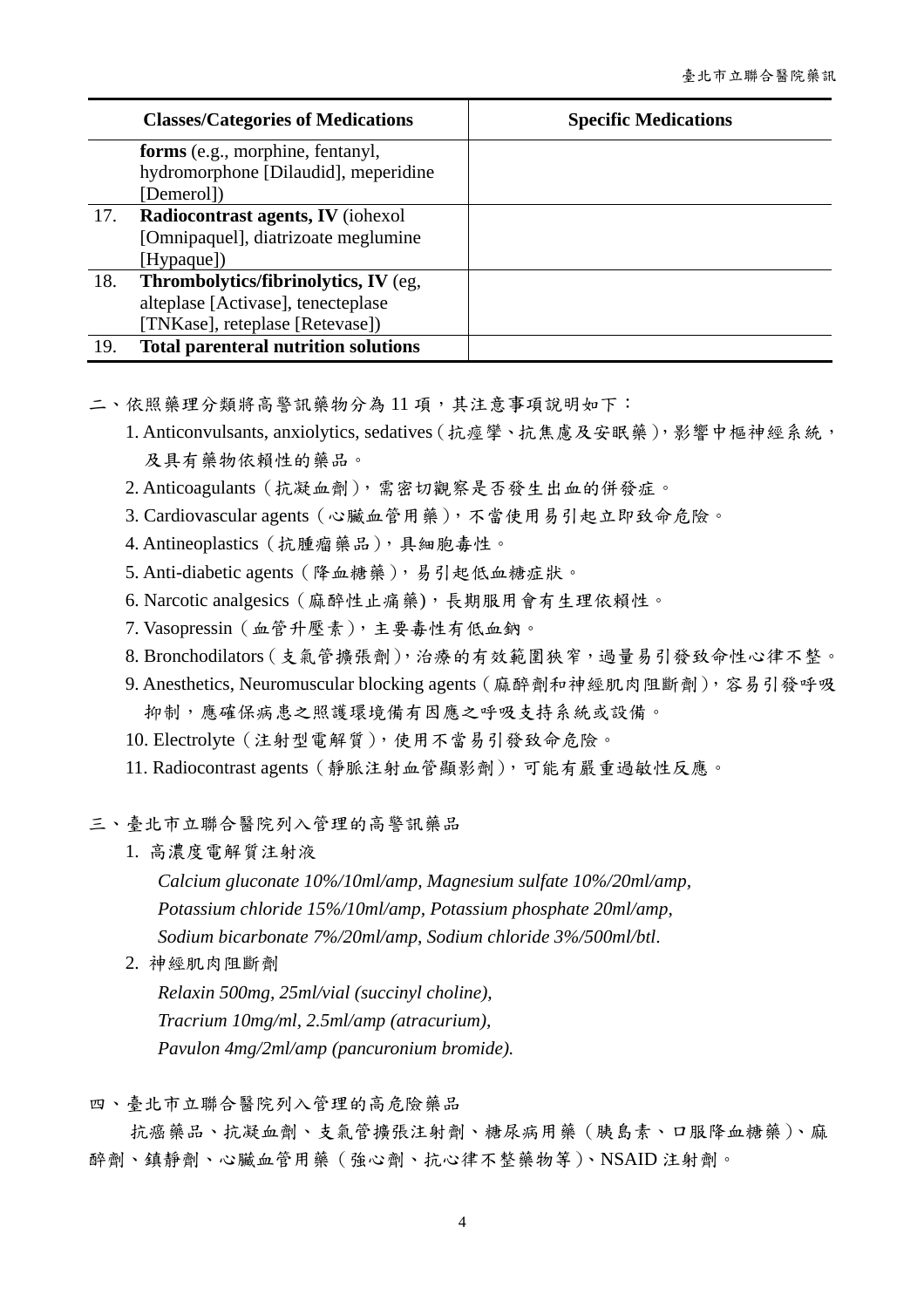### 肆、高警訊藥品的管理

為預防高警訊藥品造成的醫療疏失,在藥品的採購、處方開立、及相關醫療工作者的臨 床作業應建立規範及監測機制,茲將臺北市立聯合醫院之高危險、高警訊用藥管理作業標準 摘錄如下,以提醒工作人員共同維護病患安全。

一、藥品採購

- 1. 新進藥品或更換藥廠交貨,針對藥品藥名、標籤、包裝等審核與決策,有藥師參與。
- 2. 避免採購音似或形似的化學名或商品名藥品。藥品若外型相似、藥名相似時,存放位 置應以顏色標示提醒注意
- 3. 定期檢討不適用藥品,品項精簡,避免多種含量包裝,新藥上線或換廠變更外觀、規 格時應有適當的宣導措施。

#### 二、處方開立

醫囑系統建置提示功能,於高危險藥品藥名後加上(#)字號。

- 三、藥劑處方調劑作業
	- 1. 加註(#)警訊標誌:
		- (1) 於相關藥品檔建置藥品品名加註(#)警訊標誌,在醫令處方系統、藥品處方、 藥袋、藥箋上,其藥品品名隨之加註(#)警訊標誌,以便提醒醫師、藥師及護理 同仁留意,提升用藥安全。
		- (2) 在列印給病患及護理站之「高危險藥品」的藥袋及住院藥箋上,有清楚之警語或 作「(#)」註記以提高警覺。列印給病患及護理站之「易混淆藥品」藥袋及住院藥 箋上,應有「\*」註記以提高警覺。
	- 2. 存放在調劑區的藥品:
		- (1) 針對音似、形似、高警訊藥品位置應貼明顯之橘色「危險藥品」警示標誌,並分 開存放。
		- (2) 口服高危險藥品(例如降血糖藥品)有專區存放管理,並加註「取藥前,請再次 確認藥名」的警示標籤。
	- 3. 處方調劑過程:調劑前應判斷確立開立處方之合理性與劑量之正確性,確實執行三讀、 五到及五對原則。病人姓名、藥物名稱、劑量、時間、途徑須與醫師之醫囑相符合。
	- 4. 立即可投與之形式(ready to administer):應對高危險藥品嚴守以立即可投與之形式提 供護理站,例如處方 Coumadin 1mg 1/2 粒 OD 時,應發給半粒,而不是給1粒,以避 免給藥劑量錯誤。
	- 5. 藥品發出前的重複核對及衛教:應於處方箋上逐項打勾,確認藥袋上與其內藥品之名 稱、數量、用法等與處方箋無誤,並唱名或確認病患姓名無誤後才發出藥品。針對高 危險藥品應對病患進行用藥指導。